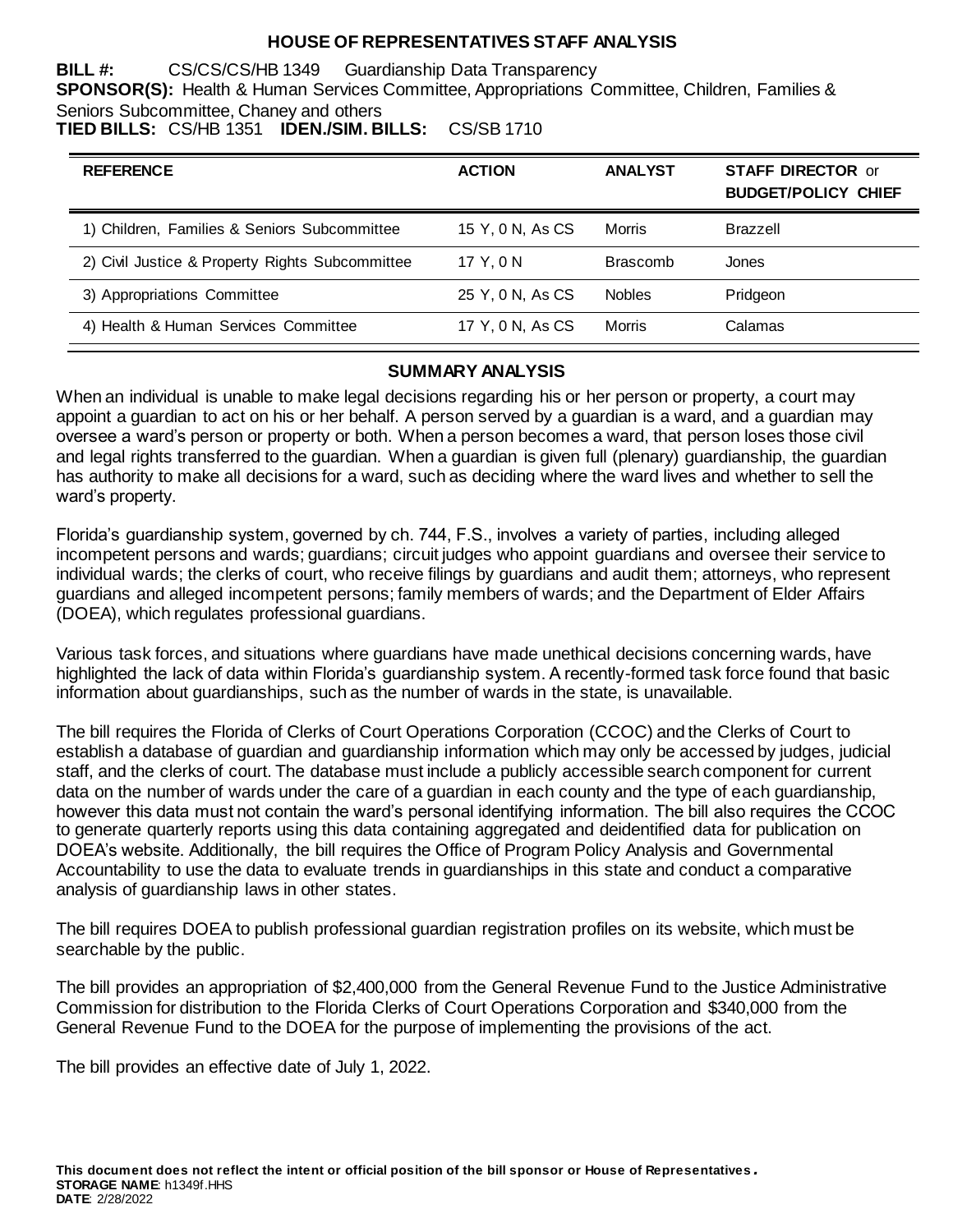### **FULL ANALYSIS**

#### **I. SUBSTANTIVE ANALYSIS**

#### A. EFFECT OF PROPOSED CHANGES:

### **Background**

#### **Guardianship**

When an individual is unable to make legal decisions regarding his or her person or property, a court may appoint a guardian to act on his or her behalf.<sup>1</sup> Adjudicating a person totally incapacitated and in need of a guardian deprives a person of his or her civil and legal rights; <sup>2</sup> accordingly, the Legislature has recognized that the least restrictive form of guardianship should be used to ensure the most appropriate level of care and the protection of such person's rights.<sup>3</sup>

The process to determine an individual's incapacity and the subsequent appointment of a guardian begins with a verified petition detailing the factual information supporting the reasons the petitioner believes the individual to be incapacitated, including the rights the alleged incapacitated person (AIP) is incapable of exercising.<sup>4</sup> Once a person has been adjudicated incapacitated, such a person becomes a "ward," the court appoints a guardian, and letters of guardianship are issued.<sup>5</sup> The order appointing a guardian must be consistent with the ward's welfare and safety, must be the least restrictive appropriate alternative, and must reserve to the ward the right to make decisions in all matters commensurate with his or her ability to do so.<sup>6</sup>

#### Relationship Between Guardian and Ward

The relationship between a guardian and his or her ward is a fiduciary relationship,<sup>7</sup> meaning that the guardian is under a duty to act for or to give advice for the benefit of the ward upon matters within the scope of the relationship.<sup>8</sup> The guardian, as fiduciary, must:<sup>9</sup>

- Act within the scope of the authority granted by the court and as provided by law;
- Act in good faith;
- Not act in a manner contrary to the ward's best interests under the circumstances; and
- Use any special skills or expertise the guardian possesses when acting on behalf of the ward.

Additionally, s. 744.446, F.S., states that the fiduciary relationship between the guardian and the ward may not be used for the private gain of the guardian (other than the remuneration for fees and expenses provided by law). As such, the guardian must act in the best interest of the ward and carry out his or her responsibilities in an informed and considered manner. If a guardian breaches his or her fiduciary duty to the ward, a court may intervene.<sup>10</sup>

A guardian can either be "limited" or "plenary."<sup>11</sup> A limited guardian is appointed by the court to exercise the legal rights and powers specifically designated by the court after the court has found that the ward lacks the capacity to do some, but not all, of the tasks necessary to care for his or her person or property, or after the person has voluntarily petitioned for appointment of a limited guardian.<sup>12</sup> A plenary

l

<sup>1</sup> S. 744.102(9), F.S.

<sup>2</sup> S. 744.101(1), F.S.

<sup>3</sup> S. 744.101(2), F.S

<sup>4</sup> S. 744.3201, F.S.

<sup>5</sup> Ss. 744.3371-744.345, F.S.

<sup>6</sup> S. 744.2005, F.S.

<sup>7</sup> *Lawrence v. Norris,* 563 So. 2d 195, 197 (Fla. 1st DCA 1990); s. 744.361(1), F.S.

<sup>8</sup> *Doe v. Evans,* 814 So. 2d 370, 374 (Fla. 2002).

 $9$  S. 744.361(1), F.S.

<sup>10</sup> S. 744.446(4), F.S. <sup>11</sup> S. 744.102(9), F.S.

 $12$  Id.

**STORAGE NAME**: h1349f.HHS **PAGE: 2 DATE**: 2/28/2022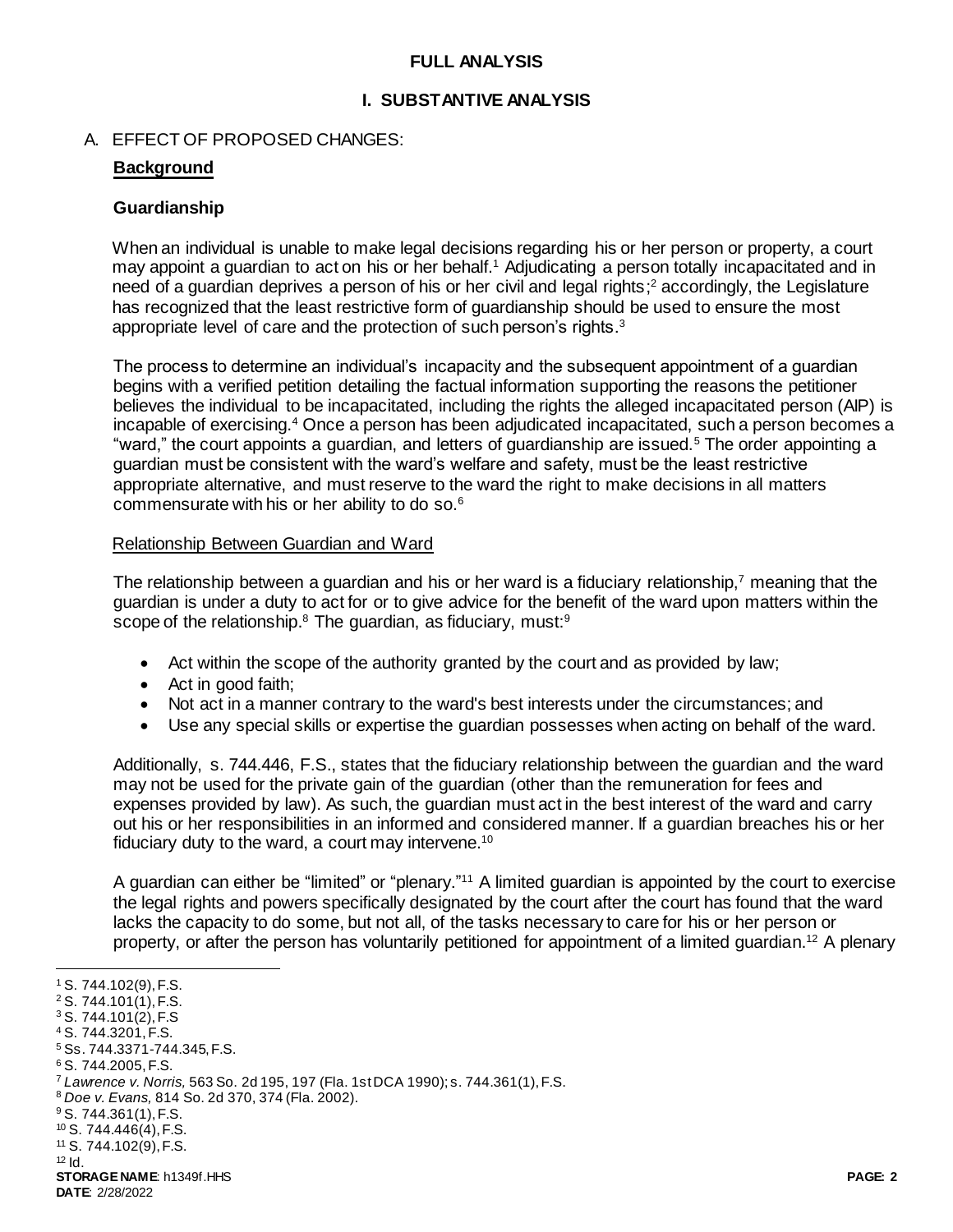guardian is appointed by the court to exercise all delegable legal rights and powers of the ward after the court has found that the ward lacks the capacity to perform all of the tasks necessary to care for his or her person or property.<sup>13</sup>

#### Powers and Duties of the Guardian

The guardian of an incapacitated person may exercise only those rights removed from the ward and delegated to the guardian.<sup>14</sup> The guardian has a great deal of power when it comes to managing the ward's estate. Some of these powers require court approval before they may be exercised.

| <b>Examples of Powers That May Be Exercised By a Guardian</b>                                                                                                                                                                                                                                                                                                                                                                                                                                                                                                                                                                                                                                                                                                                                                                                                                                                                                        |                                                                                                                                                                                                                                                                                                                                                                                                                                                                                                                                                                                                                                                                                                                                                                                                                                                                                                                                                                                                                                           |  |  |
|------------------------------------------------------------------------------------------------------------------------------------------------------------------------------------------------------------------------------------------------------------------------------------------------------------------------------------------------------------------------------------------------------------------------------------------------------------------------------------------------------------------------------------------------------------------------------------------------------------------------------------------------------------------------------------------------------------------------------------------------------------------------------------------------------------------------------------------------------------------------------------------------------------------------------------------------------|-------------------------------------------------------------------------------------------------------------------------------------------------------------------------------------------------------------------------------------------------------------------------------------------------------------------------------------------------------------------------------------------------------------------------------------------------------------------------------------------------------------------------------------------------------------------------------------------------------------------------------------------------------------------------------------------------------------------------------------------------------------------------------------------------------------------------------------------------------------------------------------------------------------------------------------------------------------------------------------------------------------------------------------------|--|--|
| <b>With Court Approval<sup>15</sup></b>                                                                                                                                                                                                                                                                                                                                                                                                                                                                                                                                                                                                                                                                                                                                                                                                                                                                                                              | <b>Without Court Approval<sup>16</sup></b>                                                                                                                                                                                                                                                                                                                                                                                                                                                                                                                                                                                                                                                                                                                                                                                                                                                                                                                                                                                                |  |  |
| Enter into contracts that are appropriate for, and in<br>the best interest of, the ward.<br>Perform, compromise, or refuse performance of a<br>ward's existing contracts.<br>Alter the ward's property ownership interests,<br>including selling, mortgaging, or leasing any real<br>property (including the homestead), personal<br>property, or any interest therein.<br>Borrow money to be repaid from the property of the<br>ward or the ward's estate.<br>Renegotiate, extend, renew, or modify the terms of<br>any obligation owing to the ward.<br>Prosecute or defend claims or proceedings in any<br>$\bullet$<br>jurisdiction for the protection of the estate.<br>Exercise an option contained in an insurance policy<br>payable to the ward.<br>Make gifts of the ward's property to members of the<br>ward's family in estate and income tax planning.<br>Pay reasonable funeral, interment, and grave marker<br>expenses for the ward. | Retain assets owned by the ward.<br>$\bullet$<br>Receive assets from fiduciaries or other sources.<br>$\bullet$<br>Insure the assets of the estate against damage, loss, and<br>$\bullet$<br>liability.<br>Pay taxes and assessments on the ward's property.<br>$\bullet$<br>Pay reasonable living expenses for the ward, taking into<br>consideration the ward's current finances.<br>Pay incidental expenses in the administration of the estate.<br>$\bullet$<br>Prudently invest liquid assets belonging to the ward.<br>$\bullet$<br>Sell or exercise stock subscription or conversion rights.<br>$\bullet$<br>Consent to the reorganization, consolidation, merger,<br>$\bullet$<br>dissolution, or liquidation of a corporation or other business<br>enterprise of the ward.<br>Employ, pay, or reimburse persons, including attorneys,<br>auditors, investment advisers, care managers, or agents,<br>even if they are associated with the guardian, to advise or<br>assist the guardian in the performance of his or her duties. |  |  |

Florida law also imposes a number of duties on a guardian after the appointment to a ward in order to provide appropriate services to that ward. The guardian must:<sup>17</sup>

- File an initial report within 60 days after the letters of guardianship are signed;<sup>18</sup>
- File an annual report with the court consisting of an annual accounting and/or an annual guardianship plan;
- Implement the guardianship plan;
- Consult with other guardians appointed, if any;
- Protect and preserve the property of the ward; invest it prudently, apply income first to the ward before the ward's dependents, and account for it faithfully;
- Observe the standards in dealing with the guardianship property that would be observed by a prudent person dealing with the property of another; and
- If authorized by the court, take possession of all of the ward's property and of the rents, income, issues, and profits from it, whether accruing before or after the guardian's appointment, and of the proceeds arising from the sale, lease, or mortgage of the property or of any part thereof.

#### Guardian Compensation

**STORAGE NAME**: h1349f.HHS **PAGE: 3 DATE**: 2/28/2022 l  $13$  Id. <sup>14</sup> S. 744.361(1), F.S. <sup>15</sup> S. 744.441, F.S.  $16$  Id. <sup>17</sup> S. 344.361. F.S. <sup>18</sup> S. 744.362(1), F.S.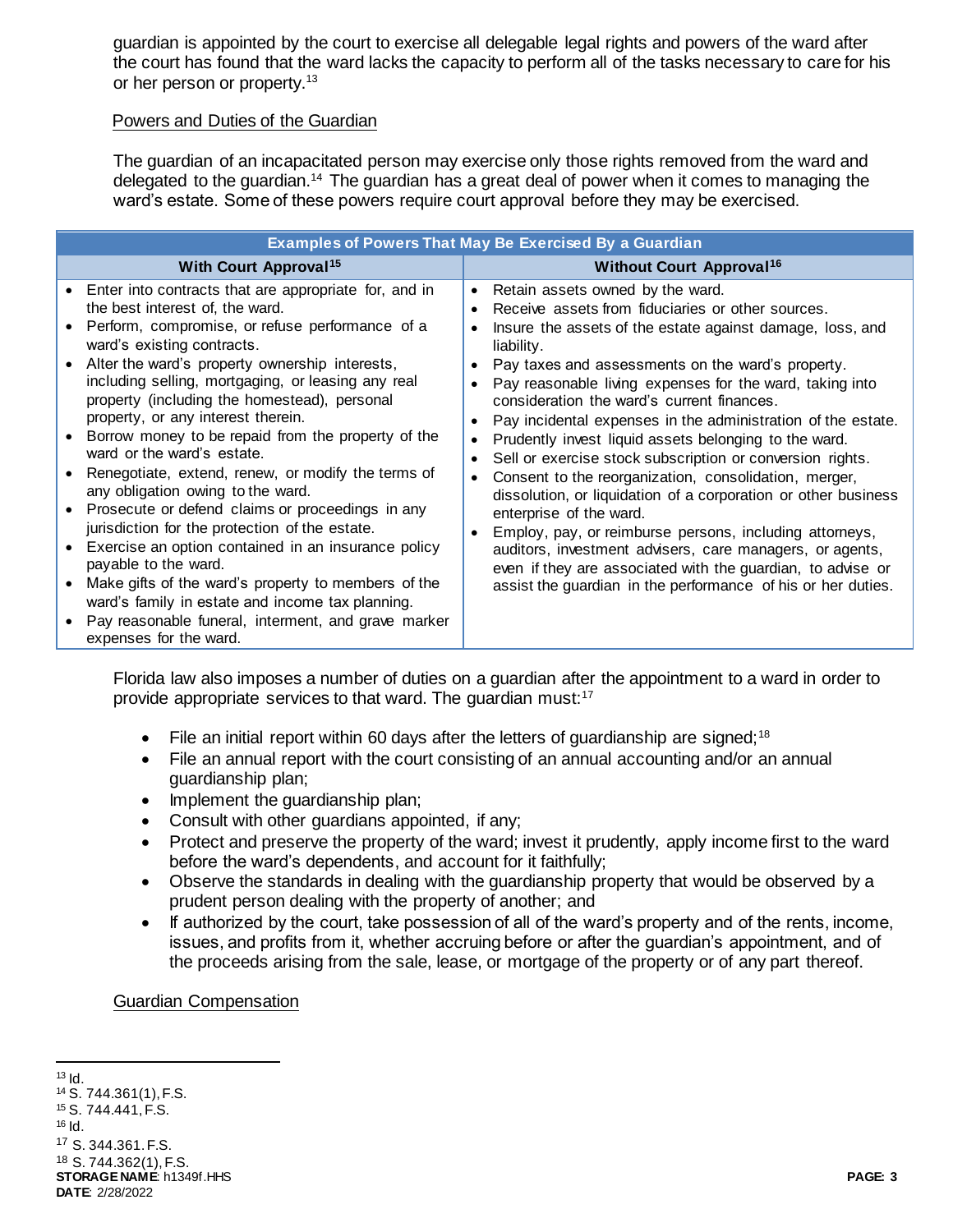The guardian, or an attorney who has rendered services to the ward or to the guardian on the ward's behalf,<sup>19</sup> is entitled to a reasonable fee for services rendered and reimbursement for costs incurred on behalf of the assets of the guardianship estate unless the court finds the requested compensation to be substantially unreasonable.<sup>20</sup> Before the fees may be paid, a petition for fees or expenses must be filed with the court and accompanied by an itemized description of the services performed for the fees and expenses sought to be recovered.<sup>21</sup>

# Appointment of a Guardian

In Florida, the circuit court appoints a guardian to a ward. The following may be appointed guardian of a ward:<sup>22</sup>

- Any resident of Florida who is 18 years of age or older and has full legal rights and capacity;
- A nonresident, if he or she is related to the ward by blood, marriage, or adoption;
- A trust company, a state banking corporation, or state savings association authorized and qualified to exercise fiduciary powers in this state, or a national banking association or federal savings and loan association authorized and qualified to exercise fiduciary powers in Florida;
- A nonprofit corporation organized for religious or charitable purposes and existing under the laws of Florida;
- A judge who is related to the ward by blood, marriage, or adoption, or has a close relationship with the ward or the ward's family, and serves without compensation;
- A provider of health care services to the ward, whether direct or indirect, when the court specifically finds that there is no conflict of interest with the ward's best interests; or
- A for-profit corporation that meets certain qualifications, including being wholly owned by the person who is the circuit's public guardian in the circuit where the corporate guardian is appointed.

# Appointment of a Professional Guardian

A professional guardian is a guardian who has, at any time, rendered services to three or more wards as their guardian; however, a person serving as a guardian for two or more relatives is not considered a professional guardian. A public guardian is considered a professional guardian for purposes of regulation, education, and registration.<sup>23</sup>

In each case when a court appoints a professional guardian and does not use a rotation system for such appointment, the court must make specific findings of fact stating why the person was selected as guardian in the particular matter involved.<sup>24</sup> The court must consider, and the findings must reference, the following factors:<sup>25</sup>

- Whether the guardian is related by blood or marriage to the ward;
- Whether the guardian has educational, professional, or business experience relevant to the nature of the services sought to be provided;
- Whether the guardian has the capacity to manage the financial resources involved;
- Whether the guardian has the ability to meet the requirements of the law and the unique needs of the individual case;
- The wishes expressed by an incapacitated person as to who shall be appointed quardian;
- The preference of a minor who is age 14 or over as to who should be appointed guardian;
- Any person designated as guardian in any will in which the ward is a beneficiary; and

**STORAGE NAME**: h1349f.HHS **PAGE: 4** <sup>25</sup> S. 744.312(2)-(3), F.S.

```
DATE: 2/28/2022
```
l  $19$  Fees for legal services may include customary and reasonable charges for work performed by legal assistants employed by and working under the direction of the attorney. S. 744.108(4), F.S.

 $20$  S. 744.108(1), (8), F.S.

<sup>21</sup> S. 744.108(5), (7), F.S.

<sup>22</sup> S. 744.309, F.S.

<sup>23</sup> S. 744.102(17), F.S

<sup>24</sup> S. 744.312(4)(a), F.S.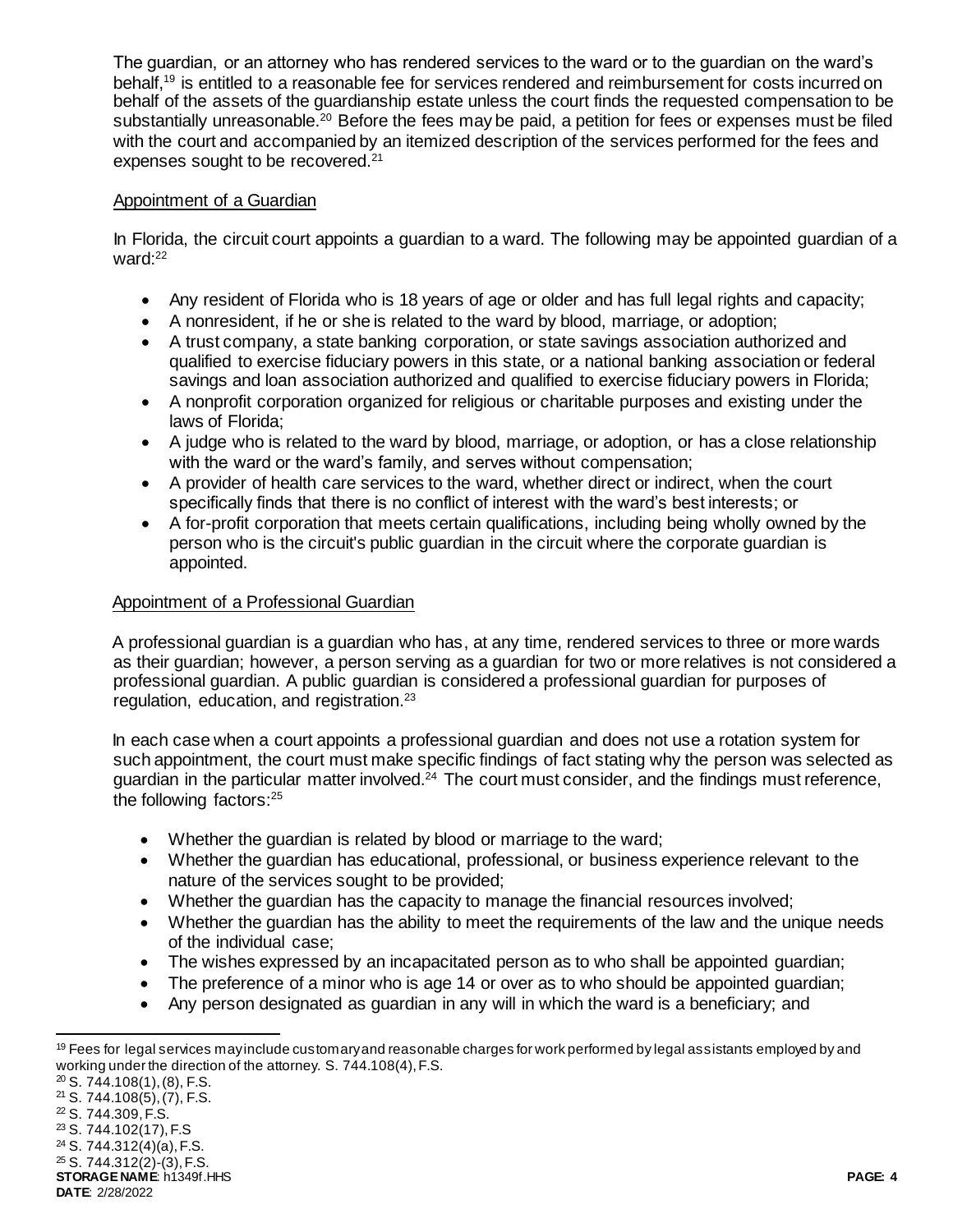The wishes of the ward's next of kin, when the ward cannot express a preference.

Additionally, current law prohibits the court from giving preference to the appointment of a person based solely on the fact that such person was appointed by the court to serve as an emergency temporary guardian.<sup>26</sup> When a professional guardian is appointed as an emergency temporary guardian, that professional guardian may not be appointed as the permanent guardian of a ward unless one of the next of kin of the alleged incapacitated person or the ward requests that the professional guardian be appointed as permanent quardian.<sup>27</sup> However, the court may waive this limitation if the special requirements of the guardianship demand that the court appoint a guardian because he or she has special talent or specific prior experience.<sup>28</sup>

The court may not appoint a professional guardian who is not registered by the Office of Public and Professional Guardians.<sup>29</sup> The following are disqualified from being appointed as a guardian:<sup>30</sup>

- A person convicted of a felony;
- A person who is incapable of discharging the duties of a guardian due to incapacity or illness, or who is otherwise unsuitable to perform the duties of a quardian:
- A person who has been judicially determined to have committed abuse, abandonment, or neglect against a child;
- A person who has been found guilty of, regardless of adjudication, or entered a plea of nolo contendere or guilty to, any offense prohibited under s. 435.04, F.S.;
- A person who provides substantial services to the proposed ward in a professional or business capacity, or a creditor of the proposed ward, if such guardian retains that previous professional or business relationship (with exceptions); or
- A person who is in the employ of any person, agency, government, or corporation that provides service to the proposed ward in a professional or business capacity, unless that person is the spouse, adult child, parent, or sibling of the proposed ward or the court determines that the potential conflict of interest is insubstantial and that the appointment would clearly be in the proposed ward's best interest.

A court may not appoint a guardian in any other circumstance in which a conflict of interest may occur.<sup>31</sup>

# Office of Public and Professional Guardians

While the court appoints guardians to wards, the Department of Elder Affairs (DOEA) regulates professional guardians to ensure that they receive required training and comply with standards of practice.

In 1999, the Legislature created the "Public Guardianship Act" and established the Statewide Public Guardianship Office (SPGO) within DOEA.<sup>32</sup> In 2016, the Legislature renamed the Statewide Public Guardianship Office within the DOEA as the Office of Public and Professional Guardians (OPPG) and required OPPG to regulate professional guardians. The OPPG appoints local public guardian offices to provide guardianship services to people who have neither adequate income nor assets to afford a private guardian, nor any willing family or friend to serve as such.

There are 17 public guardian offices that serve all 67 Florida counties.<sup>33</sup> In Fiscal Year 2018-2019, the public guardian offices served 3,816 wards.<sup>34</sup> Currently, there are more than 550 professional

l

**STORAGE NAME**: h1349f.HHS **PAGE: 5** <sup>26</sup> S. 744.312(5), F.S. <sup>27</sup> S. 744.312(4)(b), F.S.  $28$  Id. <sup>29</sup> S. 744.2003(9), F.S. <sup>30</sup> S. 744.309(3), F.S.  $31$  Id. <sup>32</sup> S. 744.701, F.S. (1999). 33 Florida Department of Elder Affairs, 2020 Summary of Programs and Services[, https://elderaffairs.org/wp](https://elderaffairs.org/wp-content/uploads/2020_SOPS_C.pdf)[content/uploads/2020\\_SOPS\\_C.pdf](https://elderaffairs.org/wp-content/uploads/2020_SOPS_C.pdf) (last visited Jan. 21, 2022).  $34$  Id.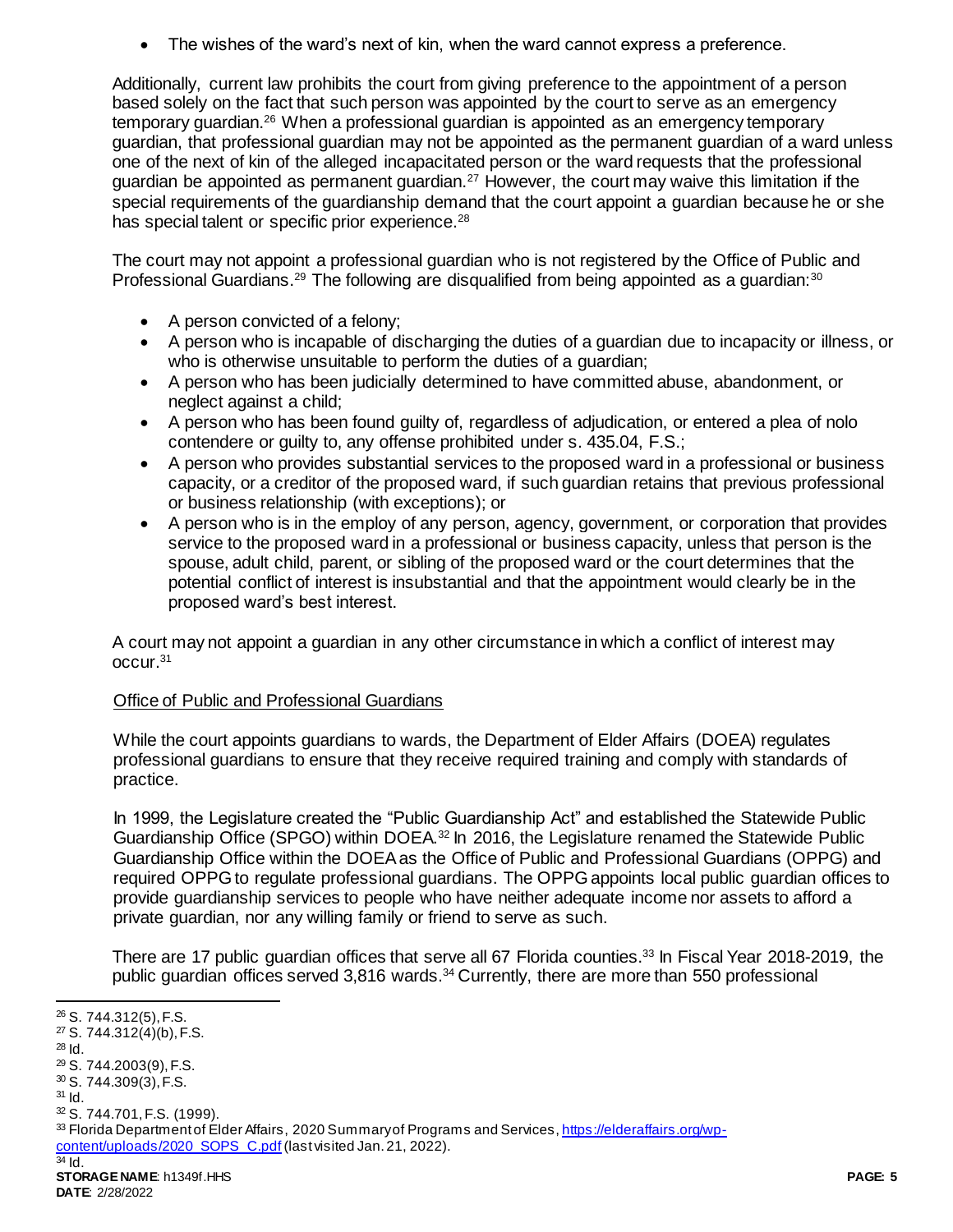guardians registered with the Office of Public and Professional Guardians within the Department of Elder Affairs.<sup>35</sup>

The executive director of the OPPG is responsible for the oversight of all public and professional guardians. In addition to other oversight responsibilities for professional guardians, the executive director must review and approve professional quardian annual registration, which must include:<sup>36</sup>

- Sufficient information to identify the professional guardian which includes:
	- $\circ$  For a professional guardian who is a natural person: the name, address, date of birth, and employer identification or social security number<sup>37</sup> of the person: and
	- $\circ$  For a professional guardian which is a partnership or association: the name, address, and employer identification number of the entity.
- Documentation proving bonding and education requirements have been met; and
- Information distinguishing the type of guardianship services provided (public guardian, individually, through partnership, corporation, or other business entity).

Similarly, the executive director of the OPPG is required to oversee the functions of public quardians.<sup>38</sup>

OPPG currently publishes a list of registered professional guardians on its website, which includes the guardian's name, counties of practice, bond information, corporation name, and registration expiration date.<sup>39</sup> However, this does not include disciplinary information, the number of wards overseen by a guardian, or information regarding compliance with statutory reporting requirements and professional qualifications.

#### Guardian Investigations

In July 2019, Steven Stryker, a ward appointed to professional quardian Rebecca Fierle,<sup>40</sup> died in a Tampa hospital after choking on food.<sup>41</sup> Hospital staff could not perform lifesaving procedures on him due to a Do Not Resuscitate Order (DNRO) executed by Fierle.<sup>42</sup>

It was also reported that Fierle had billed AdventHealth, an Orlando area hospital, approximately \$4 million for services rendered to wards<sup>43</sup> and developed conflicts of interest with members of appointed examining committees used to determine incapacity of a person.<sup>44</sup>

The Clerk of the Circuit Court and Comptroller of Okaloosa County (Clerk)<sup>45</sup> investigated complaints filed against Fierle with the OPPG. The Clerk found Fierle had executed a DNRO against Stryker's wishes, violating the standards of practice established by the OPPG.<sup>46</sup> The Clerk reported that Fierle kept a DNRO in place after a psychiatrist examined Stryker while he was admitted to St. Joseph's

<https://fmw.state.fl.us:8890/apps/doeaapex/f?p=2115:1:0>::::: (last visited Feb. 24, 2022).

j

<sup>35</sup> Office of Public and Professional Guardians, Department of Elder Affairs, [https://elderaffairs.org/programs-services/office-of-public](https://elderaffairs.org/programs-services/office-of-public-professional-guardians-oppg/)[professional-guardians-oppg/](https://elderaffairs.org/programs-services/office-of-public-professional-guardians-oppg/)(last visited Jan. 28, 2022).

 $36$  S. 744.2002(3), F.S.

<sup>37</sup> Social Security numbers are confidential and exempt under s. 119.07, F.S.

<sup>38</sup> S. 744.2001(4), F.S.

<sup>39</sup> Office of Public and professional Guardians, *Registered Professional Guardians,* 

<sup>40</sup> The Orlando Sentinel, *Florida's Troubled Guardian Program,* <https://www.orlandosentinel.com/news/florida/guardians/> (last visited Jan. 28, 2022).

<sup>41</sup> Adrianna Iwasinski, *Orange commissioners approve new position to help monitor guardianship cases,* Click Orlando (Oct. 22, 2019), <https://www.clickorlando.com/news/2019/10/23/orange-commissioners-approve-new-position-to-help-monitor-guardianship-cases/>(last visited Jan. 28, 2022).

 $42$  Id.

<sup>43</sup> *New audit shows AdventHealth paid embattled guardian Rebecca Fierle nearly \$4 million*, ABC Action News WFTS,

[https://www.abcactionnews.com/news/local-news/i-team-investigates/new-audit-shows-adventhealth-paid-embattled-guardian-rebecca](https://www.abcactionnews.com/news/local-news/i-team-investigates/new-audit-shows-adventhealth-paid-embattled-guardian-rebecca-fierle-nearly-4-million)[fierle-nearly-4-million](https://www.abcactionnews.com/news/local-news/i-team-investigates/new-audit-shows-adventhealth-paid-embattled-guardian-rebecca-fierle-nearly-4-million) (last visited Jan. 28, 2022).

<sup>44</sup> Monivette Cordeiro, *Florida's troubled guardianship system riddled with conflicts of interest, critics claim | Special Report,* Orlando Sentinel (Aug. 14, 2019), https://www.orlandosentinel.com/news/florida/guardians/os-ne-quardianship-examining-committee-conflicts-[20190814-osbekpwlnfezneolyxttvzmrhy-story.html](https://www.orlandosentinel.com/news/florida/guardians/os-ne-guardianship-examining-committee-conflicts-20190814-osbekpwlnfezneolyxttvzmrhy-story.html) (last visited Jan. 28, 2022).

<sup>45</sup> J.D. Peacock II, Clerk of the Circuit Court and Comptroller Okaloosa County, Florida, *OPPG Investigation Case Number 19-064* (July 9, 2019).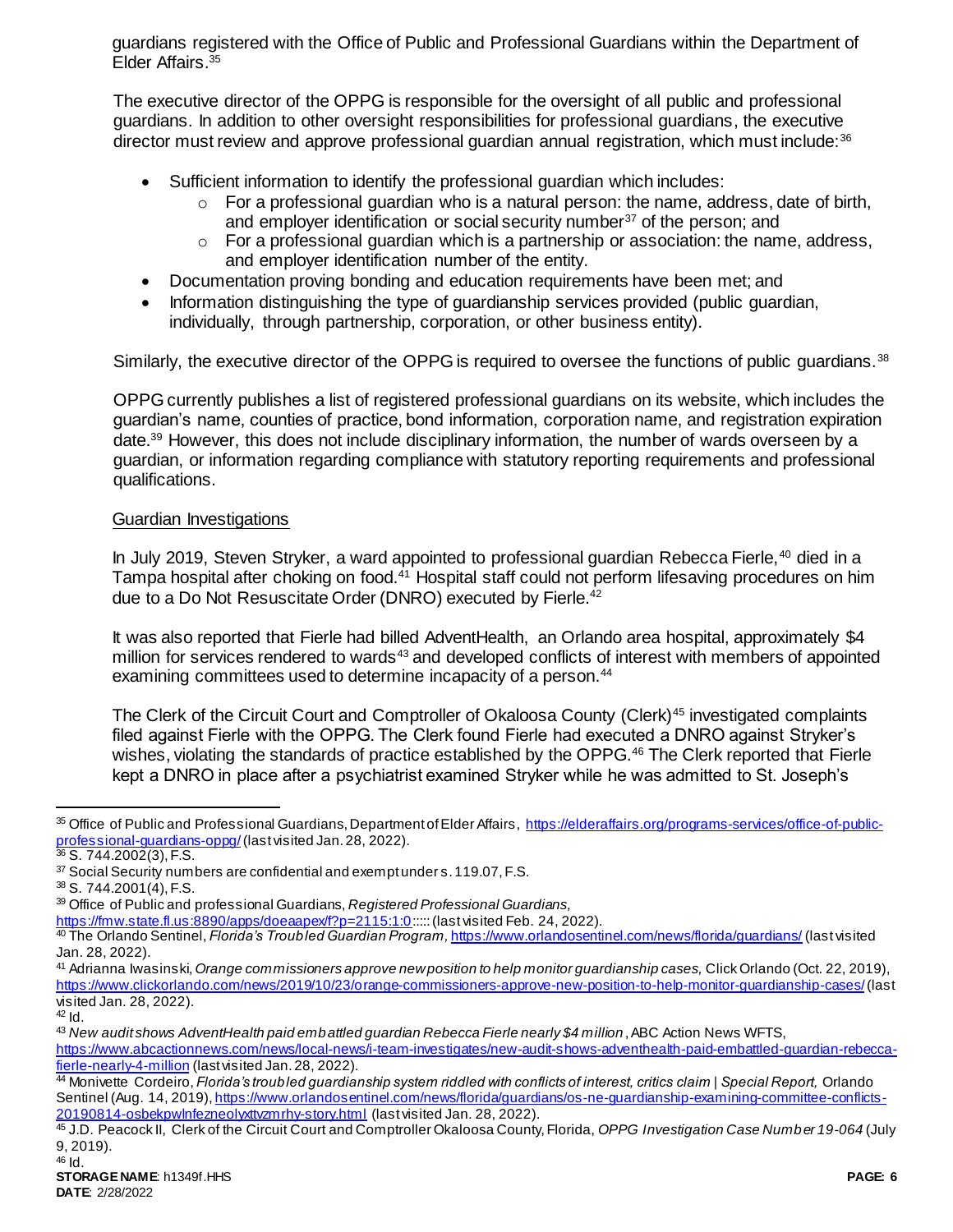Hospital and determined Stryker had the ability to decide that he wanted to live and stated that Stryker wanted to be resuscitated.

The Orange County Comptroller also investigated Fierle's guardianships.<sup>47</sup> The Comptroller found Fierle had submitted over 6,000 invoices and charges of at least \$3.9M to AdventHealth for payments between January 2009 and June 2019.<sup>48</sup> The payments were made on behalf of 682 patients. The Comptroller also found that in some cases Fierle had billed both AdventHealth and the wards for identical fees and services. Additionally, the Comptroller identified conflicts of interest, including several situations in which Fierle had previous relationships with wards to whom she was appointed guardian and did not disclose these relationships in the petitions for appointment of a guardian.

An Orange County judge removed Fierle from nearly 100 cases to which she had been appointed. In a letter to the OPPG, Fierle resigned from all appointed guardianship cases (approximately 450 in 13 counties) in July, 2019.<sup>49</sup> A judge was reported, during a hearing on Fierle, to have stated that she had been unaware of the total number of wards being served by Fierle.<sup>50</sup>

## <span id="page-6-0"></span>*OPPG Investigations*

OPPG receives and investigates complaints against professional guardians.<sup>51</sup> Since 2016, OPPG has contracted with the Florida Court Clerks and Comptrollers Statewide Investigation Alliance for investigations of legally sufficient<sup>52</sup> complaints about professional guardian conduct.<sup>53</sup> Investigations which find substantiated allegations of violations by professional guardians may be referred to law enforcement, the Office of the Attorney General, the Office of the State Attorney, or the Florida Bar, as appropriate.<sup>54</sup> When investigating complaints, OPPG must:<sup>55</sup>

- Initiate an investigation no later than 10 business days after OPPG receives a complaint;
- Complete and provide initial investigative findings and recommendations, if any, to the professional guardian and person filing the complaint within 60 days;
- Obtain supporting information, including interviewing the ward, family member, or interested party, or documentation to determine the legal sufficiency<sup>56</sup> of a complaint;
- Dismiss any complaint that is not legally sufficient; and
- Coordinate with the clerks of the court to avoid duplication of duties.

## *OPPG Disciplinary Action*

Disciplinary action may be taken against a professional guardian for:<sup>57</sup>

- Making a misleading, deceptive, or fraudulent representation in or related to the practice of guardianship;
- Violating any rule governing guardians or guardianship adopted by OPPG;

 $\overline{a}$ 

<sup>47</sup> Orange County Comptroller, *Report No. 479 – Investigation of Payments Made to Professional Guardian – Rebecca Fierle by AdventHealth*.

 $48$  Id.

<sup>49</sup> Greg Angel, *Embattled Guardian Resigns From Cases Statewide; Criminal Investigation Continues,* Spectrum News 13 (July 29, 2019)[, https://www.mynews13.com/fl/orlando/crime/2019/07/29/embattled-guardian-resigns-from-cases-statewide](https://www.mynews13.com/fl/orlando/crime/2019/07/29/embattled-guardian-resigns-from-cases-statewide) (last visited Jan. 28, 2022).

<sup>50</sup> Greg Angel, *Watchdog: Judge Dismisses Embattled Guardian's Appeal to Reverse Court Order,* Spectrum News 13 (Nov. 19, 2019) <https://www.mynews13.com/fl/orlando/news/2019/11/19/watchdog-fierle-appeal-to-reverse-court-order-dismissed> (last visited Jan. 28, 2022).

<sup>51</sup> S. 744.2004, F.S.

<sup>52</sup> A complaint is legally sufficient if it contains ultimate facts that show a violation of a standard of p ractice by a professional guardian has occurred.

<sup>53</sup> Florida Clerks and Comptrollers Statewide Investigation Alliance, About Florida's Guardianship Partnership[, https://flclerksia.com/](https://flclerksia.com/) (last visited Feb. 25, 2022).

 $<sup>34</sup>$  Id.</sup> <sup>55</sup> *Supra*, note [51.](#page-6-0)

<sup>&</sup>lt;sup>56</sup> A complaint is legally sufficient if it contains ultimate facts that show a violation of a standard of practice by a professi onal guardian has occurred.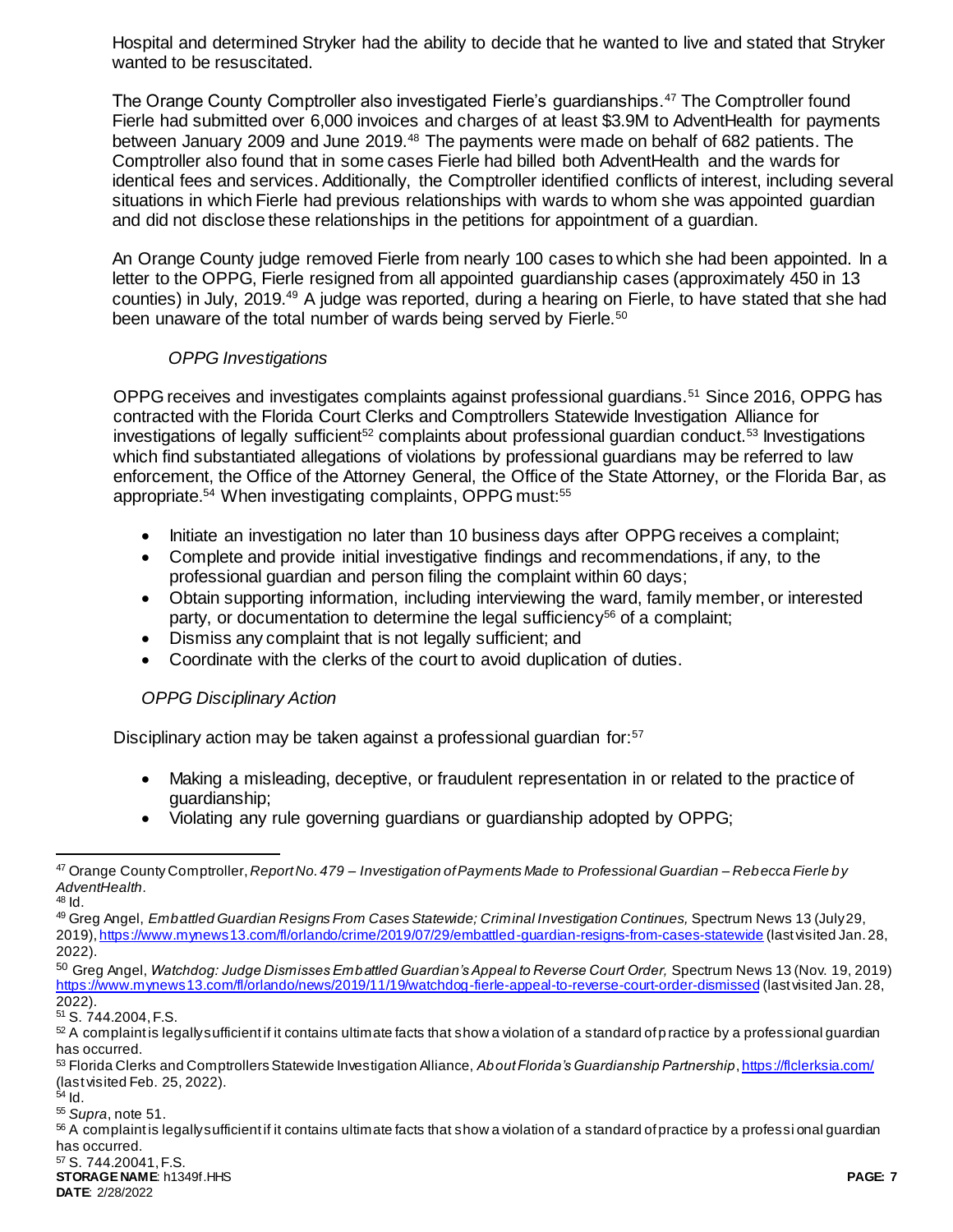- Being convicted or found guilty of, or entering a plea of guilty or nolo contendere to a crime which relates to the practice of, or ability to practice as, a professional guardian;
- Failing to comply with the educational course requirements for professional guardians;
- Having a registration, license, or authority to practice a regulated profession revoked;
- Knowingly filing a false report or complaint with OPPG against another quardian;
- Attempting to obtain, obtaining, or renewing a registration or license to practice a profession by bribery, fraud, or a known error;
- Failing to report a violation of ch. 744, F.S. or the rules of OPPG to OPPG;
- Failing to perform a legal or statutory obligation;
- Making or filing a false report that is signed in the person's capacity as professional guardian;
- Using the position of guardian for financial gain;
- Violating or failing to comply with an order from OPPG;
- Improperly interfering with an investigation;
- Using the guardianship relationship to engage or attempt to engage in sexual activity;
- Failing to report to OPPG within 30 days being convicted or found quilty of, or enter a plea of guilty or nolo contendere to a crime;
- Being unable to perform the functions of guardian;
- Failing to post and maintain a blanket fiduciary bond;
- Failing to maintain all records relating to a guardianship for specified time; or
- Violating any provision of ch. 744, F.S., or any rules adopted thereunder.

When OPPG finds that a professional guardian is guilty of any of the grounds for discipline, it may take action against that guardian by entering an order imposing one or more penalties on the professional guardian. When determining what action is appropriate against a professional guardian, prior to consideration of any mitigation or rehabilitation for the professional guardian, OPPG must first consider what sanctions are necessary to safeguard the wards and protect the public. The disciplinary guidelines should specify a meaningful range of penalties based on the severity and repetition of offenses and that minor violations should be treated differently than those which endanger the ward or the public. OPPG may impose any combination of the following sanctions:<sup>58</sup>

- Refuse to register an applicant as a professional guardian;
- Suspend or revoke of a professional guardian's registration;
- Issue of a reprimand;
- Require treatment, completion of continuing education courses, or reexamination;
- Require restitution; or
- Require remedial education.

If the final determination from a disciplinary proceeding is to suspend or revoke the guardian's registration, the determination must be provided to any court that oversees any guardianship to which the professional guardian is appointed.<sup>59</sup>

OPPG is required to report any suspected abuse, neglect or exploitation of a vulnerable adult as a result of a complaint, or investigation of a complaint, to the Department of Children and Families' central abuse hotline.<sup>60</sup>

## Guardianship Data in Florida

Several task forces have highlighted the challenge of serving wards without available data, regionally and statewide.

For instance, the 2014 Restoration of Capacity Study and Work Group Report stated:<sup>61</sup>

**STORAGE NAME**: h1349f.HHS **PAGE: 8** <sup>61</sup> Florida Developmental Disabilities Council, *Restoration of Capacity Study and Work Group Report,* Feb. 28, 2014, <https://www.flcourts.org/content/download/404570/file/Restoration-of-Capacity-Study-and-Work-Group-Report-2014.pdf>.

l <sup>58</sup> Id.

 $59$  Id.

 $60$  S. 744.2004(5), F.S.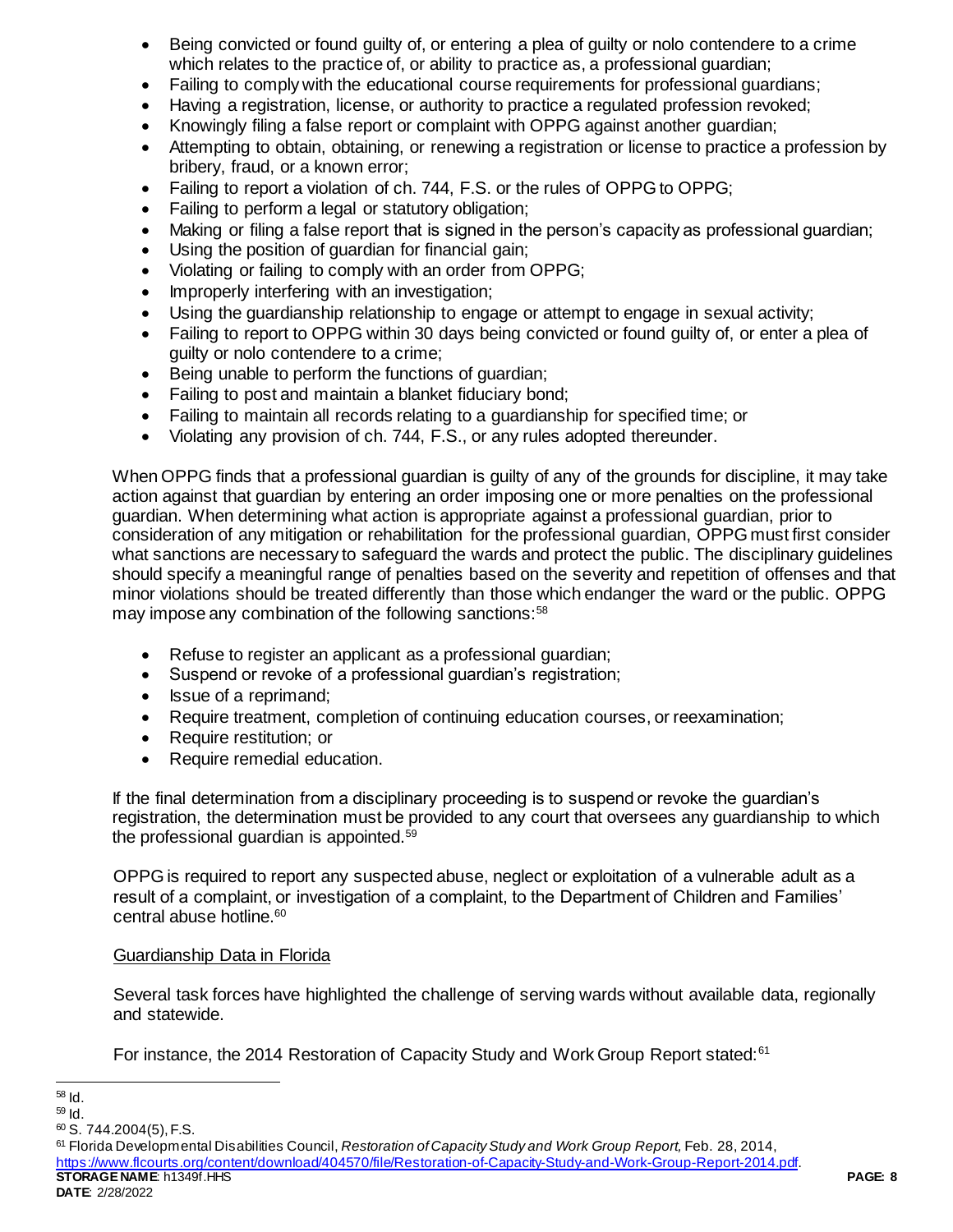"There is little uniform data collected on guardianships in Florida. The Office of the State Courts Administrator reports at the state level only the number of guardianships filed in a given year and the dispositions of those cases. The state does not keep a record of the total number of persons under guardianship, whether the guardianship is plenary or partial, the nature of the disability of the person under guardianship, or a host of other data crucial to making informed decisions about systems change. Additionally, there is neither central reporting of the number of Suggestions of Capacity filed nor restoration outcomes in general."

A 2022 report by a task force convened by the Florida Court Clerks and Comptrollers Association including stakeholders representing a variety of perspectives, including wards, guardians, attorneys, legislators, courts, and clerks of courts, recommended the creation of a statewide data collection system for all guardianship cases. The task force found that Florida has little state-wide formalized guardianship case data collection or sharing processes in place, and that much of the needed information exists in the 67 separate Florida county clerks of courts' case maintenance systems.  $62$ 

According to the task force report, the purpose for creating a statewide data collection system for all guardianship cases would be to provide meaningful and objective data for improvements to the guardianship system, while increasing the public trust with the transparency of non-confidential information. The task force report also recommended that judicial circuits collect and report a variety of data, such as the existence of advance directives, powers of attorney, health care surrogate designations, and other similar legal documents; and guardianship case information and changes.<sup>63</sup>

Current law does not authorize or require a statewide database containing information relating to guardianships.

 $\overline{a}$ <sup>62</sup> Florida Clerks of Court and Comptrollers, *Guardianship Improvement Task Force Final Report,* Jan. 2022 <https://guardianshiptf.wpengine.com/wp-content/uploads/2022/01/GITFReport-Jan2022.pdf>.  $63$  Id.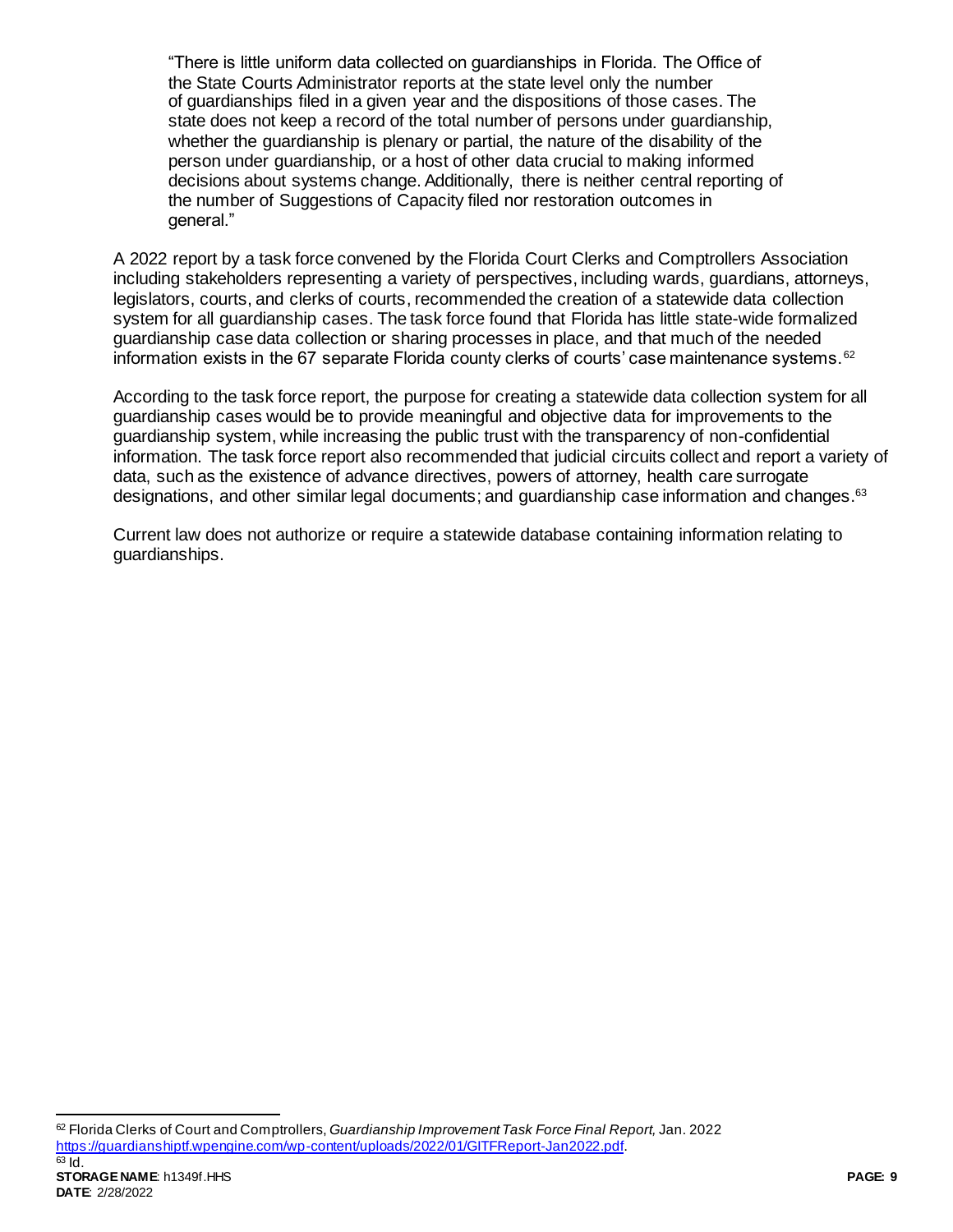# **Office of the State Courts Administrator**

The Office of the State Courts Administrator (OSCA) is the administrative arm of the Florida Supreme Court.<sup>64</sup> OSCA serves the supreme court and the chief justice in carrying out responsibilities as the chief administrative officer of the judicial branch. OSCA's functions include budgetary, intergovernmental, fiscal, statistical, technological, educational, and legal responsibilities relating to the operations of state courts.<sup>65</sup>

# **Technical Advisory Committee**

A technical advisory committee is an advisory body created without specific statutory enactment for a time not to exceed one year, or created by specific statutory enactment for a time not to exceed three years, and appointed to study a specific problem and recommend a solution or policy alternative related to that problem. The existence of such a committee terminates upon the completion of its assignment.<sup>66</sup>

## **Florida Clerks of Courts Corporation**

In 2003, the Legislature created the Florida Clerks of Court Operations Corporation (CCOC).<sup>67</sup> All clerks of the circuit court are members of the CCOC, and the CCOC's duties are performed by an executive council composed of eight clerks and three ex officio members designated by the President of the Senate, the Speaker of the House of Representatives, and the Chief Justice of the Supreme Court.<sup>68</sup> The CCOC's tasks include:<sup>69</sup>

- Recommending changes in the amounts of various court-related fines, fees, service charges, and costs established by law to ensure that clerks have reasonable and adequate funding to perform their court-related functions;
- Developing and certifying a uniform system of workload measures and workload standards for court-related functions;
- Contracting with the Department of Financial Services (DFS) for audit of the court-related expenditures of individual clerks; and
- Approving the clerks' proposed budgets.

Current law does not require the CCOC or the Clerks of Court to develop and maintain a guardianship database.

## **Effect of the Bill**

## **Guardianship Data in Florida**

## Courts Database

The bill requires the Florida of Clerks of Court Operations Corporation and the Clerks of Court to establish a statewide database of guardian and guardianship information. The database must meet interoperability standards established by the Florida Courts Technology Commission<sup>70</sup> within the

l <sup>64</sup> Florida Courts – Office of the State Courts Administrator, *Florida Courts,* <https://www.flcourts.org/Florida-Courts> (last visited Feb. 25, 2022).

<sup>65</sup> Office of the State Courts Administrator, *OSCA Departments*[, https://www.flcourts.org/Administration-Funding/Court-Administration-](https://www.flcourts.org/Administration-Funding/Court-Administration-About-Us/OSCA-Departments)[About-Us/OSCA-Departments](https://www.flcourts.org/Administration-Funding/Court-Administration-About-Us/OSCA-Departments) (last visited Feb. 25, 2022).  $\overline{66}$  Id.

<sup>67</sup> Ch. 2003-402, Laws of Fla.

<sup>68</sup> S. 28.35, F.S.

<sup>69</sup> S. 28.35(2), F.S.

 $\frac{70}{10}$  The Florida Courts Technology Commission (FCTC) was established as a standing Commission by the Supreme Court to oversee, manage, and direct the development and use of technology within the judicial branch under the direction of the Florida Suprem e Court. The FCTC provides technical guidance and consultation to the Office of the State Courts Administrator. *See* Florida Courts Technology Commission, 2021 Yearly Report (April 1, 2021)[, https://www.flcourts.org/content/download/735529/file/FCTC-](https://www.flcourts.org/content/download/735529/file/FCTC-yearly%20report%20April%202021.pdf)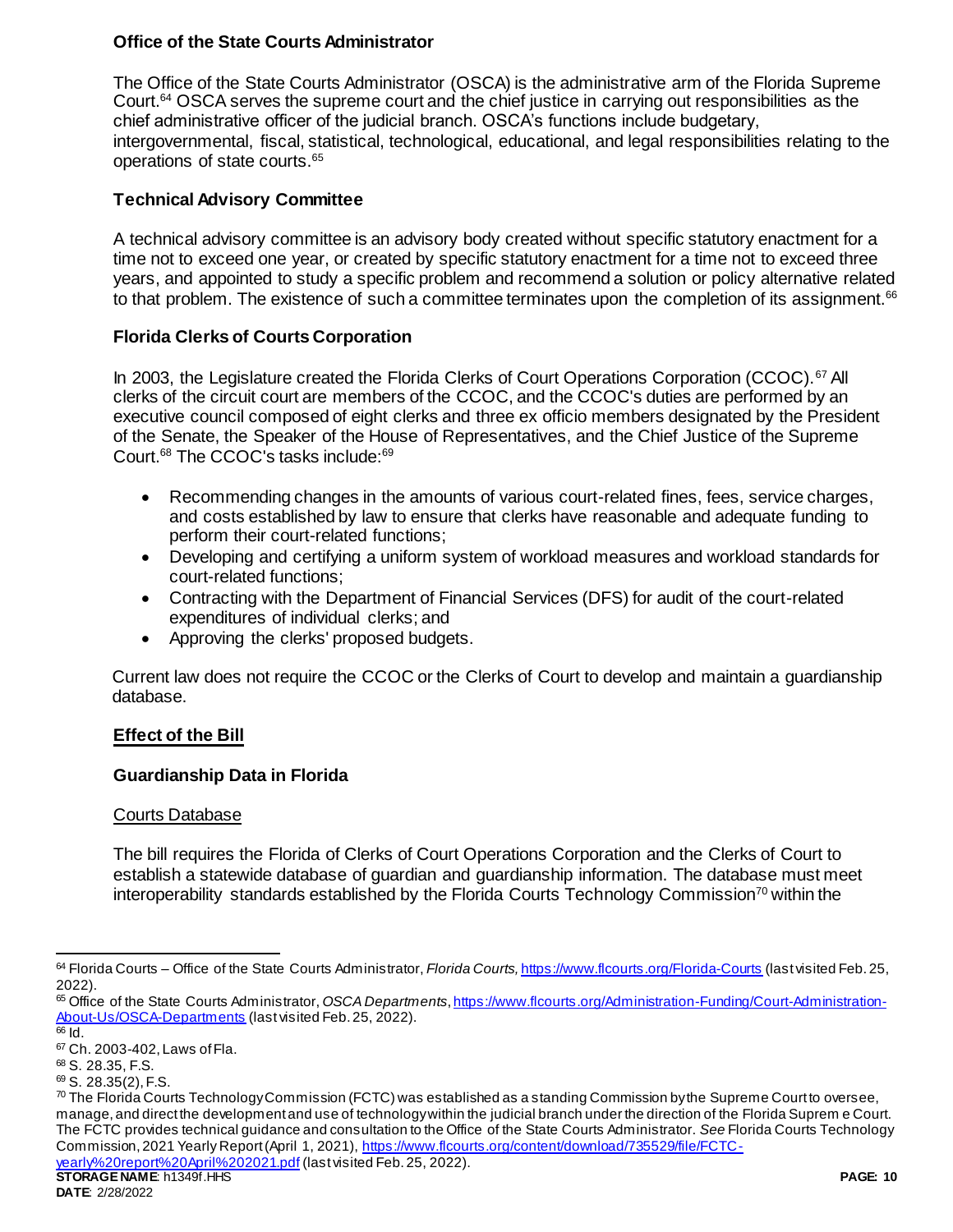Florida Supreme Court, enabling each circuit court to easily access the data for regular use in guardianship judicial proceedings.

The bill specifies minimum requirements for the database, including:

- Professional guardian registration and disciplinary data provided by OPPG;
- Information on the status of quardian compliance with the statutory qualifications for guardianship;
- The status of statutorily-required reports and submissions; and
- The number of wards served by each quardian.

The database must be accessible only by judges, judicial staff, and the clerks of court and restrict access to information needed to perform individual court personnel duties. Judges and magistrates must have full access to the database. Additionally, the database must be searchable by, at a minimum, the following categories:

- Petitioner:
- Ward:
- Ward demographic information;
- Guardian and guardian office location;
- Counsel:
- Other parties to each case; and
- Judge.

The database must include a publicly accessible search component for current data on the number of wards under the care of a guardian in each county and the type of each guardianship. This publicly accessible data must not contain the ward's personal identifying information.

The CCOC must generate monthly reports of statewide, circuit-level, and county-level statistical data through the database to assist the courts and OPPG as well as provide transparency to the public and policy makers. The reports may only include deidentified, aggregated data and must be published on the Department of Elder Affairs website. The legislature, judiciary, or DOEA may request reports from the CCOC at any time. The bill requires the OPPG to share professional guardian registration and disciplinary data for use in the database.

#### OPPAGA Study

The bill requires the Office of Program Policy Analysis and Governmental Accountability (OPPAGA) to analyze aggregated and deidentified guardianship data provided by the CCOC to evaluate state trends in guardianship. Additionally, OPPAGA must conduct a comparative analysis of guardianship laws in other states. OPPAGA must report its findings and recommendations to the Governor and the Legislature beginning in October, 2024, and annually thereafter through October, 2027.

## **OPPG Guardian Profiles**

The bill requires OPPG to publish professional guardian registration profiles on its website which must be searchable by the public and include, at a minimum:

- Information submitted as part of a professional guardian's annual registration under s. 744.2002, F.S.;
- The number and type of any substantiated complaints against the professional guardian; and
- Any disciplinary actions taken by the department.

The bill provides an effective date of July 1, 2022.

#### B. SECTION DIRECTORY: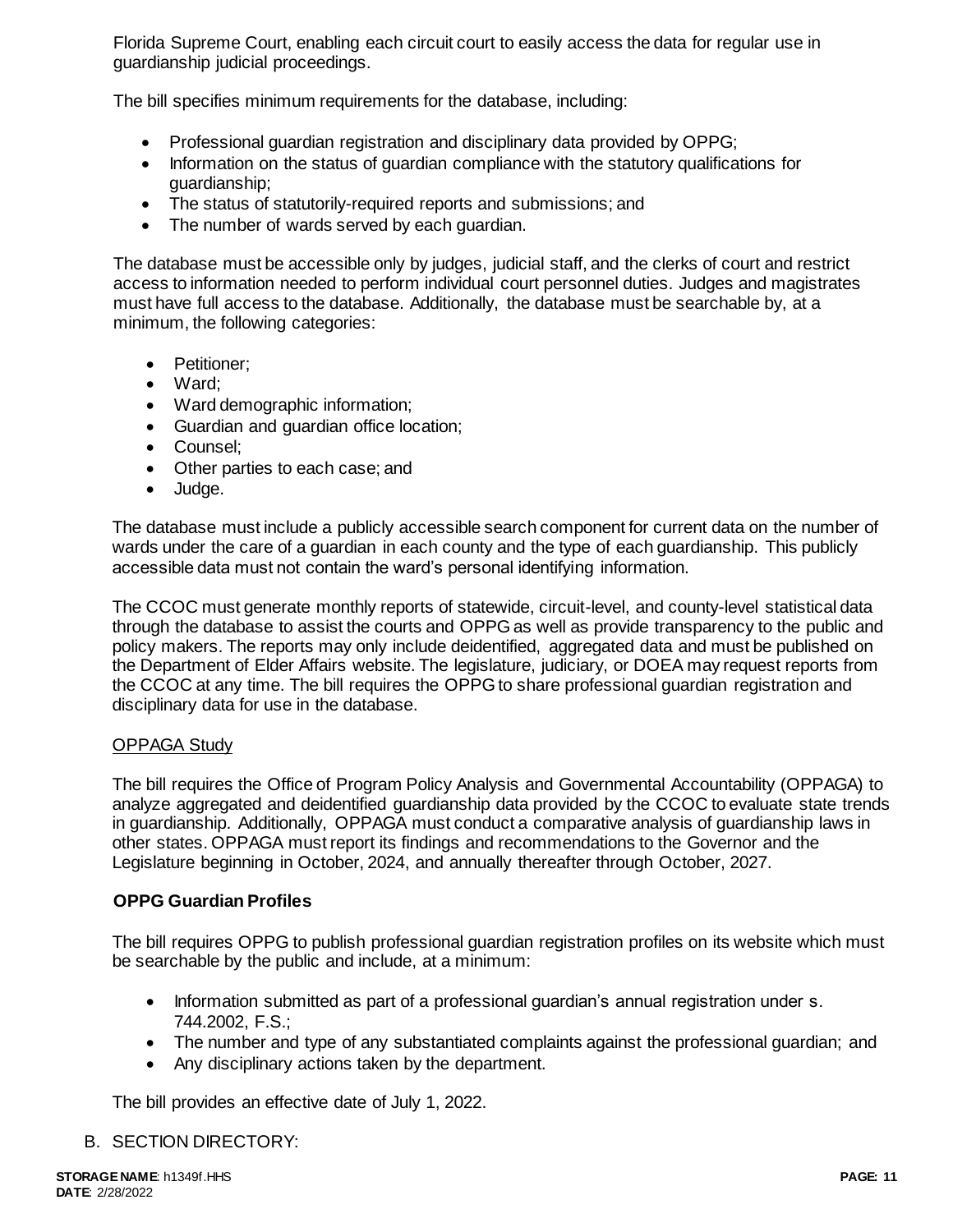- **Section 1:** Creates s. 744.2112, F.S., relating to guardianship information and transparency.
- **Section 2:** Amends s. 744.2001, F.S., relating to Office of Public and Professional Guardians.
- **Section 3:** Provides an appropriation to the Justice Administrative Commission.
- **Section 4:** Provides an appropriation to the Department of Elder Affairs.

**Section 5:** Provides an effective date of July 1, 2022.

# **II. FISCAL ANALYSIS & ECONOMIC IMPACT STATEMENT**

- A. FISCAL IMPACT ON STATE GOVERNMENT:
	- 1. Revenues:

None.

2. Expenditures:

The bill provides an appropriation of \$2,400,000 to the Clerks of Court to establish a new statewide database of guardianship information.

The bill provides an appropriation of \$300,000 in nonrecurring funds and \$40,000 in recurring funds to DOEA for establishing connections with the new database and for technology allowing searches of guardian profiles.

- B. FISCAL IMPACT ON LOCAL GOVERNMENTS:
	- 1. Revenues:

None.

2. Expenditures:

None.

- C. DIRECT ECONOMIC IMPACT ON PRIVATE SECTOR: None.
- D. FISCAL COMMENTS:

None.

# **III. COMMENTS**

- A. CONSTITUTIONAL ISSUES:
	- 1. Applicability of Municipality/County Mandates Provision:

Not Applicable. This bill does not appear to affect county or municipal governments.

2. Other:

None.

B. RULE-MAKING AUTHORITY:

Not applicable.

C. DRAFTING ISSUES OR OTHER COMMENTS:

None.